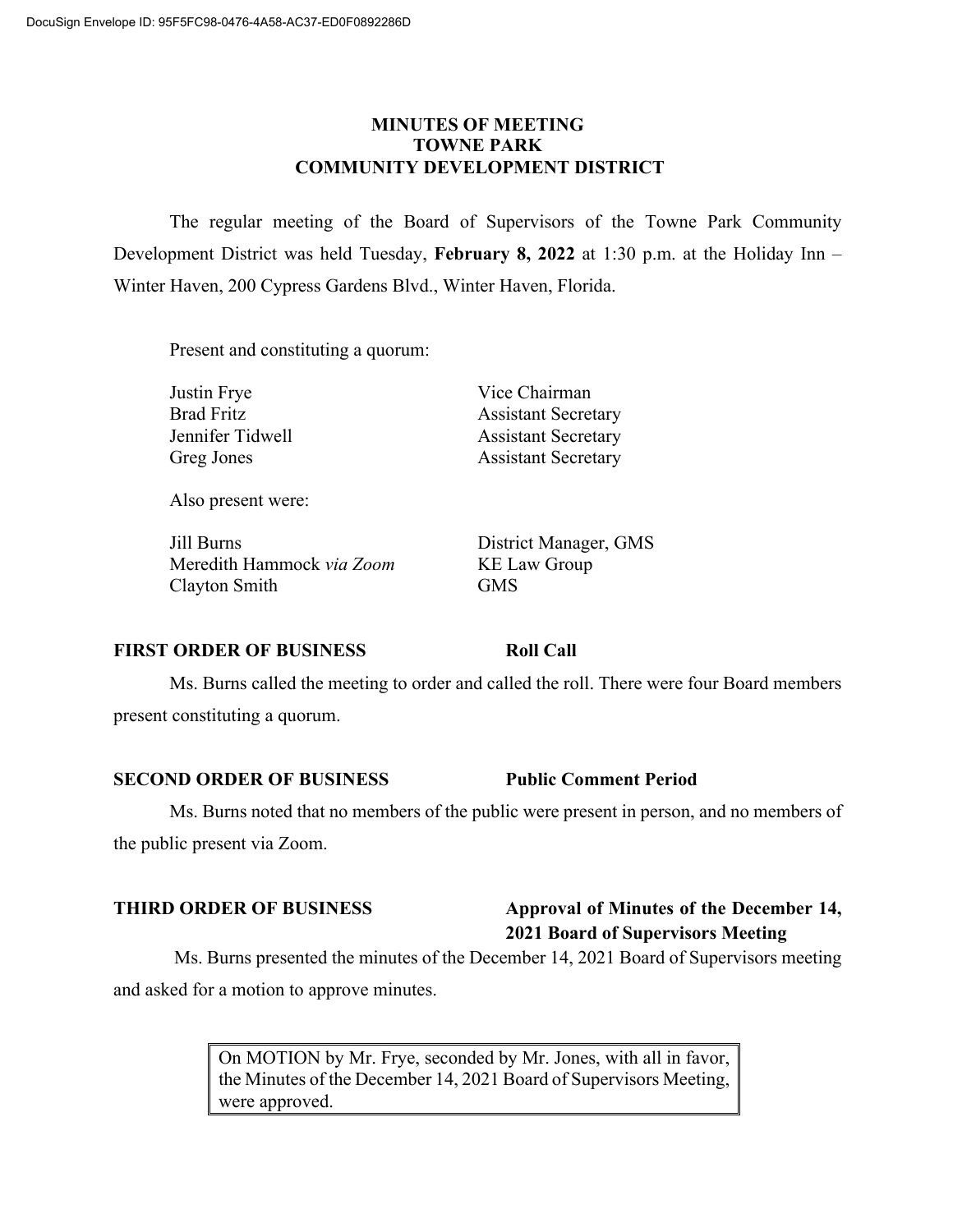# **FOURTH ORDER OF BUSNESS Acceptance of Resignation from Pool Maintenance Vendor**

 Ms. Burns noted that these next two action items work hand in hand. Mr. Smith stated that the current pool vendor asked if they could resign to consolidate their location and were having some serviceability issues. They have recommended another pool vendor that they work closely with who will match the price and are more local to the Lakeland area.

> On MOTION by Mr. Frye, seconded by Mr. Fritz, with all in favor, Acceptance of Resignation from Pool Maintenance Vendor, was approved.

# **FIFTH ORDER OF BUSINESS Consideration of Proposal for Pool Maintenance Services from Arinton**

 The Board discussed the proposal from Arinton and agreed to accept the proposal with the same price as the contract amount with Resort Pools.

> On MOTION by Mr. Frye, seconded by Mr. Fritz, with all in favor, the Proposal for Pool Maintenance Services from Arinton, was approved.

### **SIXTH ORDER OF BUSINESS** Staff Reports

### **A. Attorney**

Ms. Hammock had nothing further for the Board.

### **B. Engineer**

 Ms. Burns stated that she did speak to the District engineer, and she reported that he is working on the proposal for the required stormwater report and will be prepared to present it at the next Board meeting.

### **C. Field Manager's Report**

Mr. Smith Presented the field manager's report. Completed items include:

- Entry feature lighting repair
- Amenity sod instillation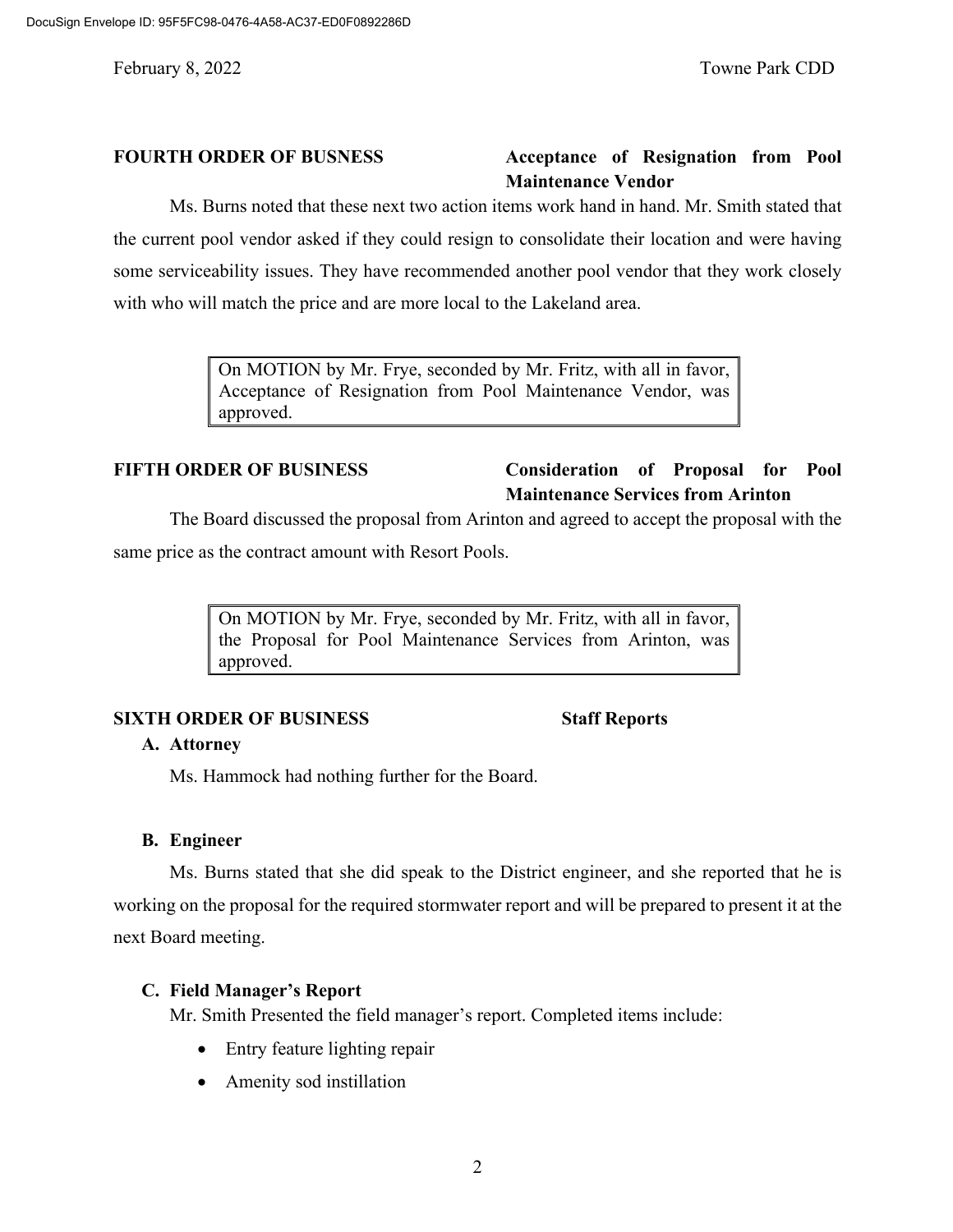- Tree poles along Medulla were removed and will be monitored
- Pressure washing of amenity 1 parking area
- Bike rack installation

### **i. Consideration of Proposal from SWS for Amenity Security**

 Mr. Smith presented a proposal from SWS for amenity security cameras. He has worked with them at several Districts, and this is a basic camera set up that allows staff to monitor the cameras remotely. The total is \$5,981.00. Board and staff discussion ensued where they discussed pros and cons and what the cameras will and won't help. Mr. Smith noted that camera signage will be added as well and that tends to help with stopping some of those minor infractions.

> On MOTION by Mr. Frye, seconded by Ms. Tidwell, with all in favor, the Proposal from SWS for Amenity Security, was approved.

 Ms. Burns gave the Board an update on access cards. The cards that were issued for the system at amenity 1 are different from the system at amenity 2. Everything is configured and the system is working, and they are working on importing the file to the new system. They are trying to avoid having each person test their cards and circumventing that issue before it is a problem. If they do have to test each card, they will set up a time for residents to get their cards working for an approximate 2-week period. The goal is to have the cards ready by the end of March when the weather is warmer.

### **D. District Manager's Report**

# **i. Approval of the Check Register**

Ms. Burns reviewed the check register and noted that it can be found in the agenda package.

She asked if anyone had any questions and hearing none, asked for a motion to approve.

On MOTION by Mr. Frye, seconded by Mr. Jones, with all in favor, the Check Register, was approved.

# **ii. Balance Sheet and Income Statement**

 Ms. Burns stated that the financial statements were included in the agenda packets for review through December 2021, adding that there was no action required.